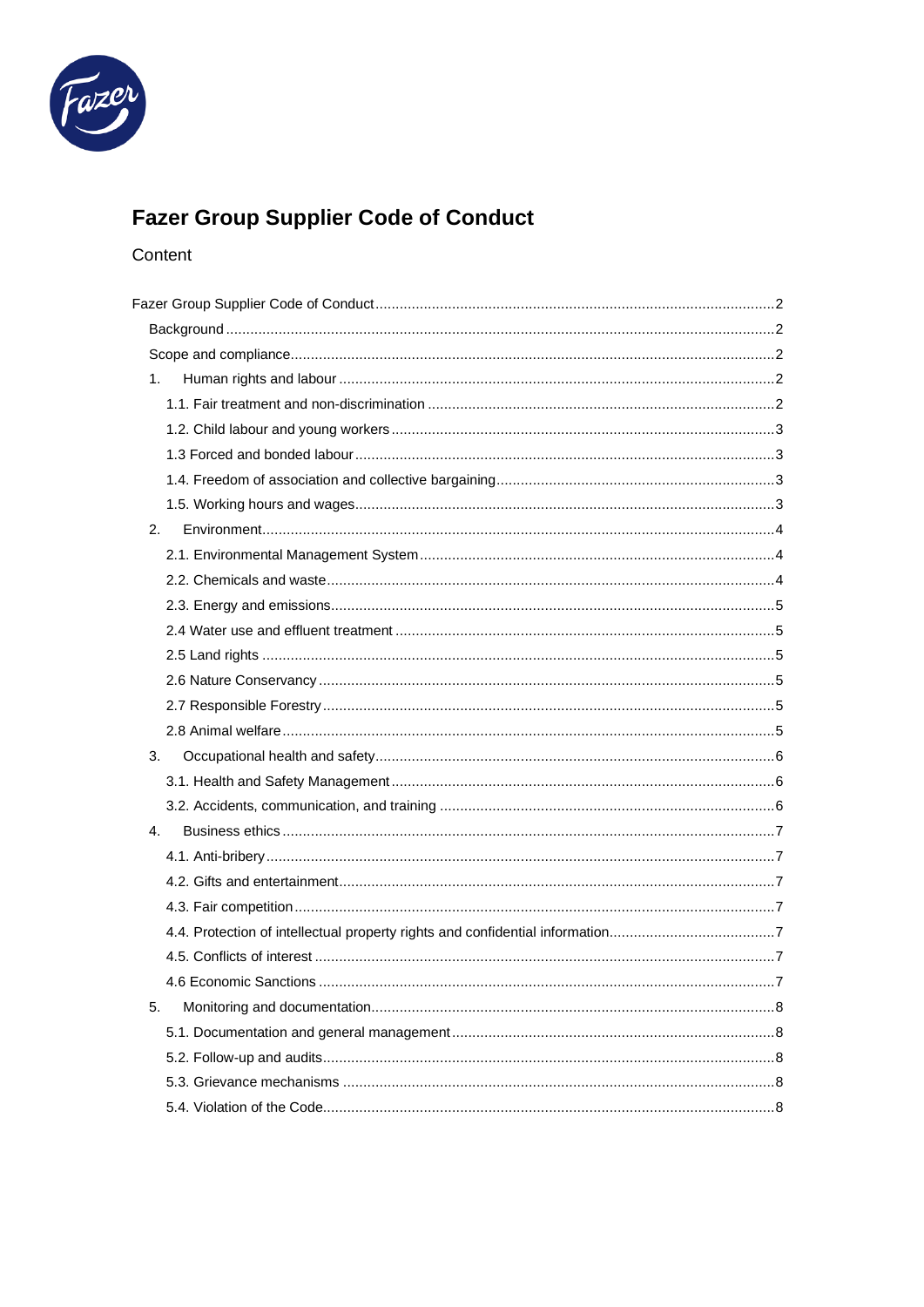

## <span id="page-1-0"></span>**Fazer Group Supplier Code of Conduct**

## <span id="page-1-1"></span>**Background**

Our goal Fazer Group ("Fazer" or "we" or "our") is in strategic transformation path into a modern, sustainable food company. Fazer acknowledges having an impact on people and the environment, locally as well as globally. Therefore, until 2030 Fazer Group's four sustainability core goals are 1) 50% less emissions, 2) 50% less food waste, 3) 100% sustainably sourced and 4) more plant based.

We act in a sustainable way throughout the entire value chain and respond to consumers' expectations of responsibly produced goods and services. Therefore, we have set certain requirements on all our suppliers ("Supplier" or "Suppliers") through this Supplier Code of Conduct.

This Supplier Code of Conduct ("Code") is based on The Universal Declaration of Human Rights (UN 1948), Worst Forms of Child Labour Convention (ILO 1999, No. 182), Minimum Age Convention (ILO 1973, No. 138), Fundamental Principles and Rights at Work (ILO 1998), Occupational Safety and Health Convention (ILO Convention 155) and the Ten Principles of the UN Global Compact Framework (UN 2000).

## <span id="page-1-2"></span>**Scope and compliance**

All our Suppliers are expected to adhere to this Code that forms part of any agreement between us and the Supplier. In addition, this Code applies to all Supplier's employees and subcontractors. The Supplier shall be responsible for ensuring that its employees and subcontractors follow the standards laid down in this Code.

The Supplier shall actively improve its human rights, environment and occupational health and safety activities as well as ethical business conduct. The Supplier will abide by all applicable international and national laws, directives and regulations and this Code. In the event of any inconsistency, the Supplier shall follow the more stringent requirement.

## <span id="page-1-3"></span>**1. Human rights and labour**

The Supplier is encouraged to follow the UN Guiding Principles on Businesses and Human Rights (UNGP's) and have the relevant policies, processes and procedures in place as described in the guiding principles. Suppliers should especially be aware of and respect the rights of indigenous people, vulnerable groups, including, but not limited to migrant workers, women, children, and disabled people, as well as local communities in connection with the Supplier's activities and operations.

The Supplier is expected to inform Fazer about any severe human rights impacts that it may cause, contribute, or be directly linked to.

## <span id="page-1-4"></span>**1.1. Fair treatment and non-discrimination**

The Supplier shall treat all employees in a fair and equal manner in accordance with internationally proclaimed human rights. The Supplier shall respect all its employees' personal dignity, privacy, and personal rights. The Supplier may not accept any discrimination,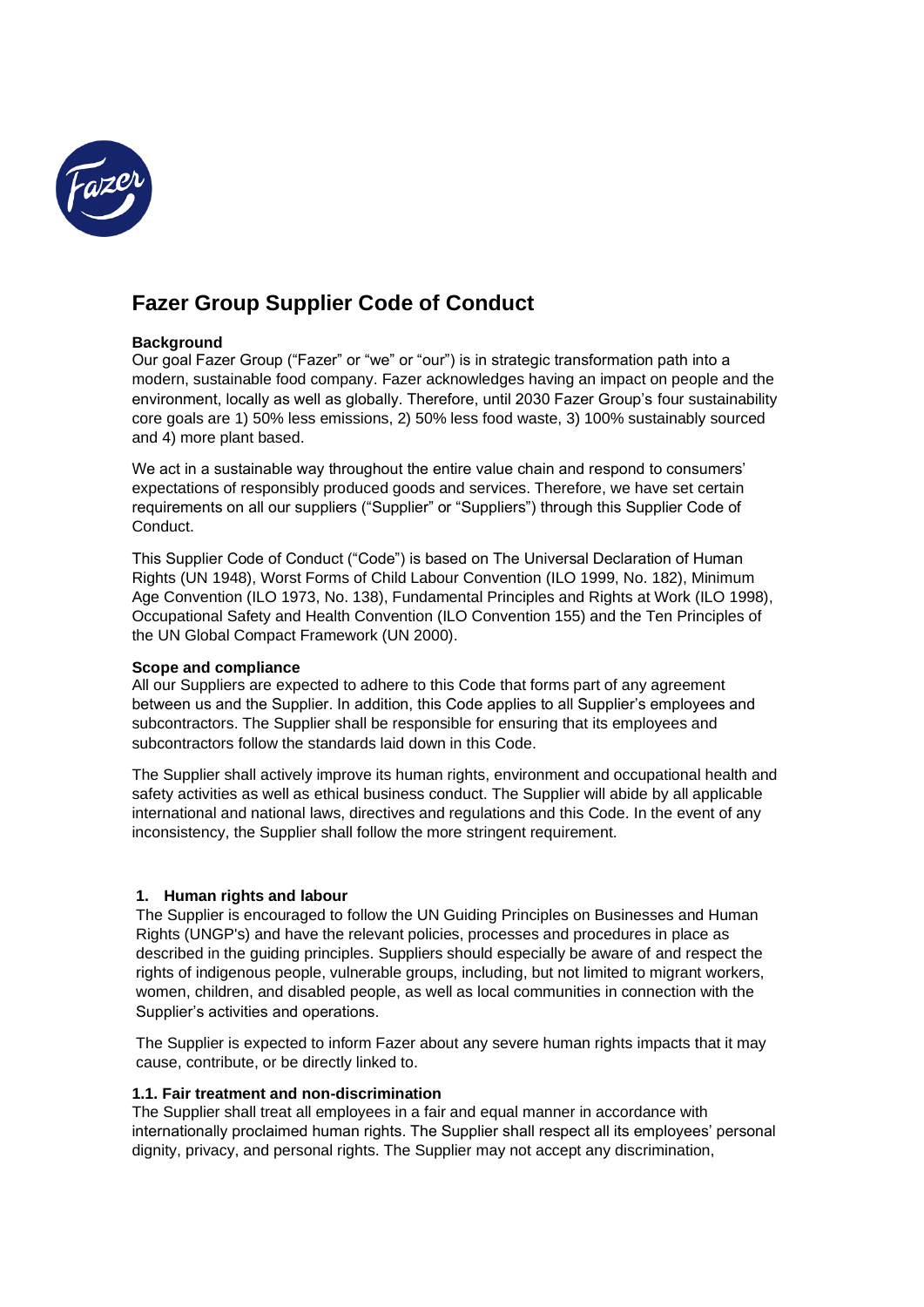

individuation, verbal, psychological, physical, or sexual harassment or abuse or offence at work such as humiliating or physical punishment.

## <span id="page-2-0"></span>**1.2. Child labour and young workers**

The Supplier shall not accept, use, or benefit from any form of child labour as prohibited by International Labour Organisation (ILO) and/or applicable law. The minimum working age is the age of completion of compulsory school, but never less than 15 years. Young employees within the age of 15 – 18 years shall not be exposed to work that is likely to harm their physical or mental health, safety, or morals. Young employees are not allowed to work night shifts or engage in work in hazardous conditions.

Unless prohibited by applicable local law or international conventions, a minor, between the age of 12 and 15 may do **light work**, in parallel with studying, under parents or guardian's supervision and only during limited daily and weekly hours. Work shall not be harmful to their health or development and not prejudice their attendance at school, their participation in vocational orientation or training programmes approved by the competent authority or their capacity to benefit from the instruction received.

## <span id="page-2-1"></span>**1.3 Forced and bonded labour**

Supplier shall not accept, use, or benefit from any forms of modern slavery, involuntary or forced labour, including but not limited to bonded, prison or compulsory labour and human trafficking. Consequently, Supplier, including their recruitment agencies, shall not engage in or tolerate restrictions of movement, excessive recruitment fees for employees, confiscation of identity documents and/or passports, withholding of wages, abusive working conditions, debt bondage, violence or any other kind of exploitation or abuse.

## <span id="page-2-2"></span>**1.4. Freedom of association and collective bargaining**

The Supplier shall respect freedom of association and employees' right to collective bargaining.

All Employees shall have the right to lawfully form, join or not join labour unions, bargain collectively, seek representation and join worker's councils in accordance with local law and international conventions. Employees shall be able to openly communicate and share ideas and concerns with management regarding working conditions and management practices without fear of discrimination, intimidation, or retaliation. Where local law sets restrictions on the right to freedom of association and collective bargaining, Supplier should aim to facilitate alternative forms of worker dialogue, representation, association, and bargaining.

## <span id="page-2-3"></span>**1.5. Working hours and wages**

The Supplier shall enter employment contracts with all employees and shall follow applicable legislation, regulations, and collective agreements (where applicable) regarding working hours and wages. All employees are entitled to their own copy of the employment contract and wage statement, which must be written in a language the employee understands.

Employees shall have the right to receive fair remuneration that is sufficient to provide them with a decent living for themselves and their families, as well as social benefits legally granted to the employee. The level of wages shall, as a minimum, comply with wages mandated by government's minimum wage legislation, or industry standards approved based on collective bargaining, whichever is higher. Deduction from wages is permitted only if and to the extent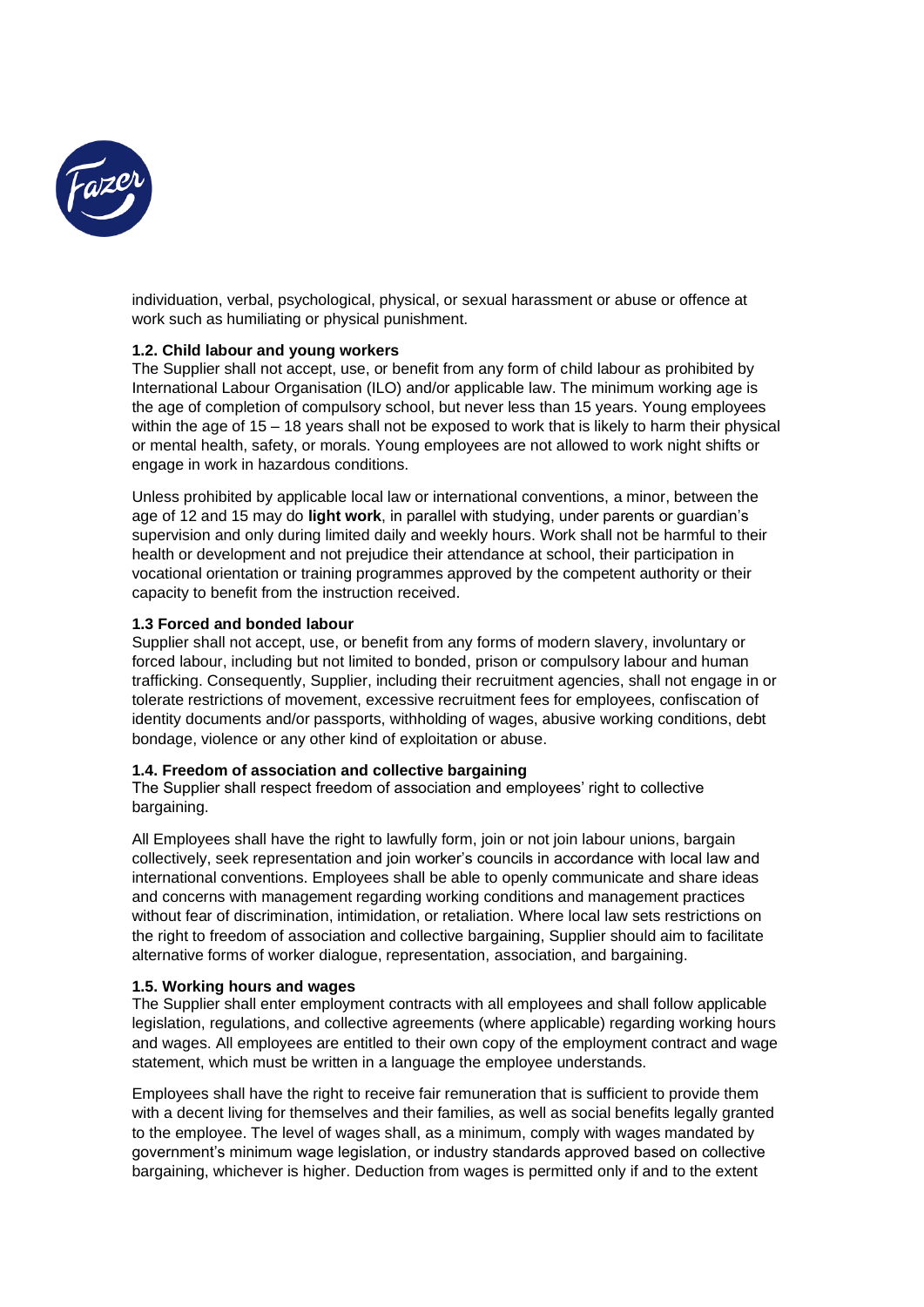

prescribed by applicable law, regulations, or collective bargaining agreements. Wages shall always be sufficient to cover living expenses and provide some disposable income.

The Supplier shall ensure that employees are not required to work more than 48 regular hours per week. Overtime shall be voluntary and is meant to be exceptional and shall not represent a significantly higher likelihood of occupational hazards.

Supplier shall grant its employees with the right to resting breaks in every working day and the right to at least one day off in every seven-day period unless exceptions stipulated in collective agreements or in applicable legislation apply.

## <span id="page-3-0"></span>**2. Environment**

## <span id="page-3-1"></span>**2.1. Environmental Management System**

The Supplier is expected to reduce negative environmental impacts by protecting the environment, conserving natural resources, and continuously striving towards reducing the environmental footprint of their production, products, and services throughout their entire life cycle.

The Supplier shall have an Environmental Management System (ISO 14000, EMAS or other corresponding system) or otherwise fulfil as a minimum the domestic and/or EU environmental regulations and legislation and permits obtained.

The Supplier shall optimise the usage of raw materials and shall take into consideration material and resource efficiency aspects.

Supplier aims to monitor, track, and document its emissions to air, water and soil from its facilities and transports as well as the effluent and solid waste generated by its operations to be able to identify aspects that Supplier can control and influence fostering opportunities for improvement.

Supplier shall handle environmental violations and complaints methodically and communicate them to affected employees and to external stakeholders including Fazer, if relevant.

The Supplier shall increase environmental awareness among its stakeholders and especially arrange environmental training for its own personnel.

## <span id="page-3-2"></span>**2.2. Chemicals and waste**

The Supplier shall secure that all chemicals are stored, handled, used, transported, labelled, and disposed of in a safe and responsible way. The Supplier shall ensure that employees handling chemicals have the right competence and, if needed, arrange training.

The Supplier has site specific procedures and plans how to prevent and respond to all environmental emergency situations (spills, leakages and releases/emissions and other risk) that have a potential to impact the environment.

The Supplier shall have a procedure for appropriate disposal of waste in accordance with domestic or EU waste legislation. The supplier shall pay attention to preventing and minimising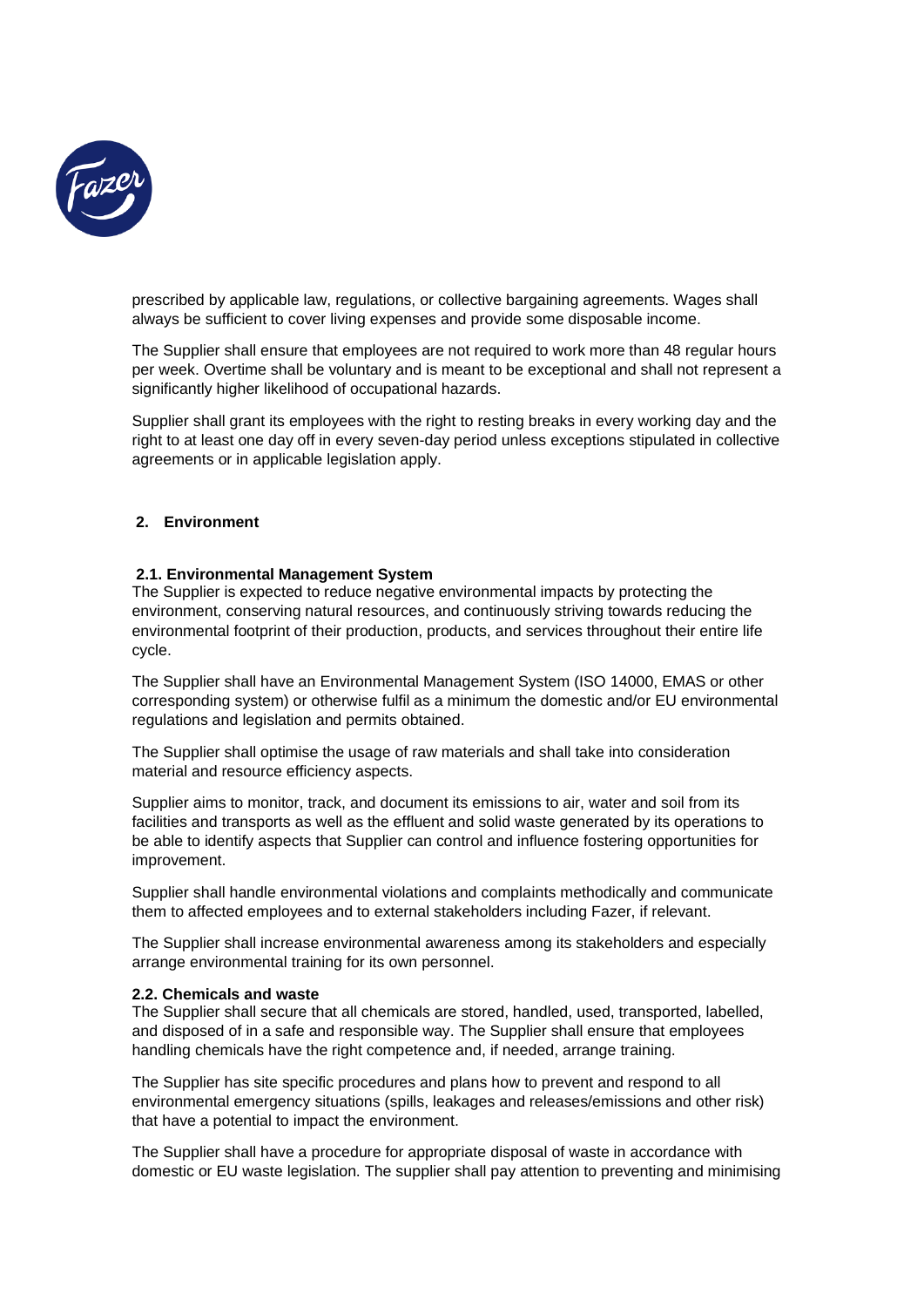

the waste and loss of raw materials according the EU waste management principles (reduce, reuse, recycle, energy recovery or disposal/landfill).

The Supplier shall ensure that the employees handling waste maintain desired routines and have the right competence, and if necessary, arrange training.

## <span id="page-4-0"></span>**2.3. Energy and emissions**

The Supplier is expected to continuously increase energy efficiency in own operation and reduce greenhouse gas emissions by aiming to choose renewable or low carbon energy forms. Supplier is encouraged to set similar expectations to its material and service providers.

## <span id="page-4-1"></span>**2.4 Water use and effluent treatment**

The Supplier shall ensure effective water management procedure. Wastewater shall be properly treated on site or discharged to an authorised external wastewater treatment facility. Water withdrawal shall be according to legal permissions and not have adverse impact on local community or ecosystem. Recycling of water should be done to the extent it is viable.

## <span id="page-4-2"></span>**2.5 Land rights**

The Supplier shall demonstrate legal right to use land and evidence of respect for community land rights and free, prior, and informed consent of the local community regarding the Supplier's operations. (ref. FAO Voluntary Guidelines on Governance of Land and Land Tenure.)

## <span id="page-4-3"></span>**2.6 Nature Conservancy**

Preservation of Biodiversity on and around the site/supply chain is subject to a special management plan including restoration of biodiversity losses from the past, along with special care for future expansion plans including the protection of high conservation value areas that may exist in the community.

## <span id="page-4-4"></span>**2.7 Responsible Forestry**

Deforestation is defined, according to the European commission, as permanent conversion of forests and woodlands to other land uses such as crops, roads, settlements, mining or grazing land. Fazer's No deforestation commitment covers four raw materials identified as key commodities in halting global deforestation: cocoa, palm oil, soy (direct and indirect consumption) and packaging materials.

Supplier shall ensure that sourcing of raw materials throughout the value chain:

- do not come from primary forests or any other pristine natural ecosystems and
- do not cause deforestation, which includes development of tropical peat lands, conversion of natural forests, high conservation value (HVC) forest or high carbon stock (HCS) areas to agriculture, tree plantations, or other land uses, or severe human-induced degradation.

Supplier should implement procedures to verify that forest/timber-based materials and derivatives purchased are legally harvested and traded.

## <span id="page-4-5"></span>**2.8 Animal welfare**

Animals shall be treated in accordance with the five principles of freedoms for animals (ref. EU Farm Animal Welfare Council/ OIE World Organisation for Animal Health),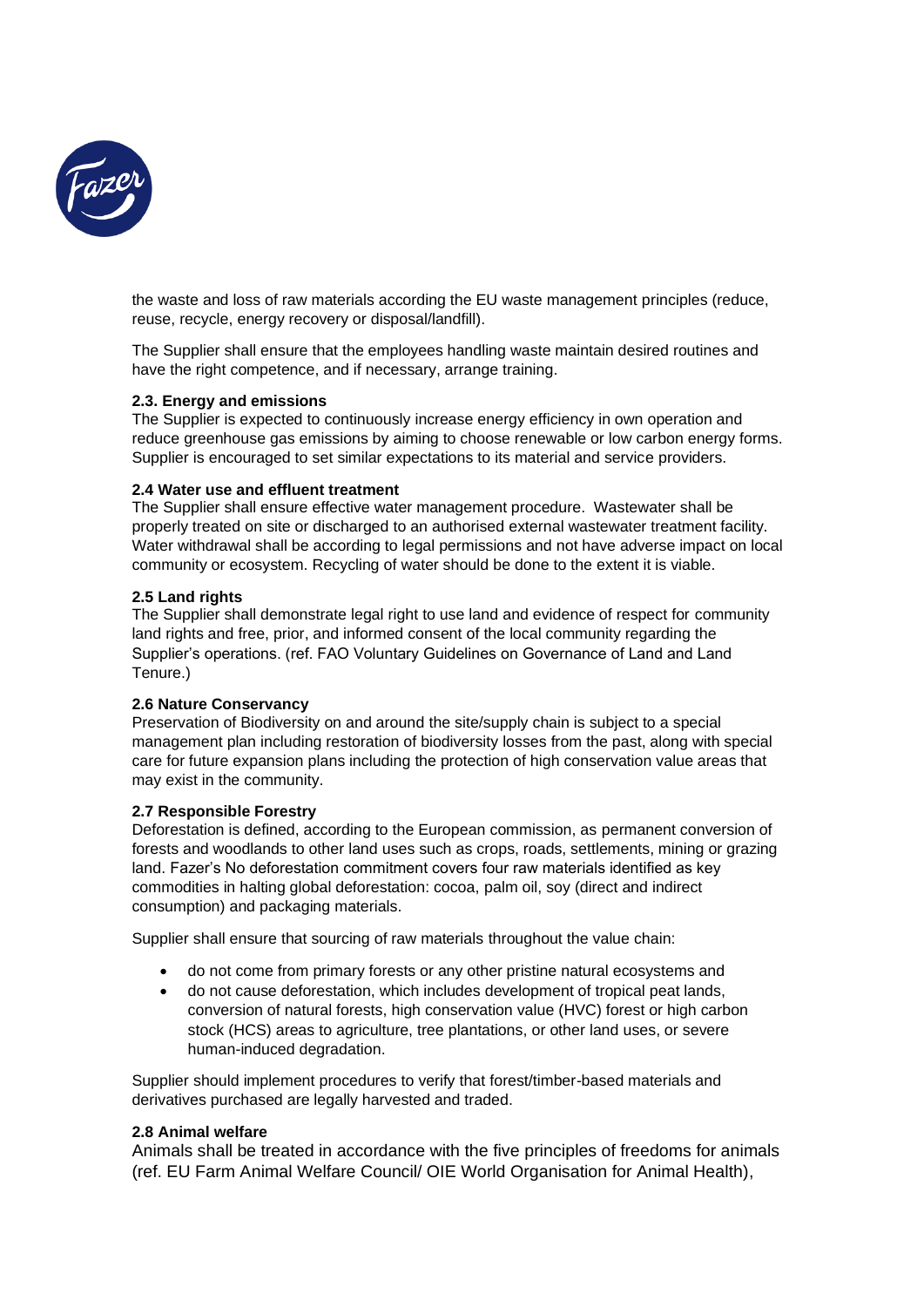

allowing for natural behaviour and minimising animal suffering at any facility including transportation of live animals. Animal rights shall be attended to throughout the animal's lifecycle from birth to death.

- I. Freedom from hunger or thirst.
- II. Freedom from fear and distress.
- III. Freedom from physical and thermal discomfort.
- IV. Freedom from pain, injury, or disease.
- V. Freedom to express most normal behaviour; Cages, crates, and tie stalls shall be phased out in favour of free housing, free access stalls or free range.

Antibiotics and/or hormones shall not be used for preventive purposes in animal husbandry. All use of antibiotics in treatment of illnesses must be documented.

Production sites should use a third-party system to ensure acceptable animal welfare.

## <span id="page-5-0"></span>**3. Occupational health and safety**

## <span id="page-5-1"></span>**3.1. Health and Safety Management**

The Supplier is required to have an Occupational, Health and Safety (OHS) management system or otherwise fulfil at least the domestic and/or EU regulations and legislation regarding occupational health and safety.

The Supplier shall secure that its employees have a safe working environment. The Supplier needs to have a documented process to manage work related illnesses.

## <span id="page-5-2"></span>**3.2. Accidents, communication, and training**

The Supplier shall:

• minimise the risk of accidents, injury, and exposure to health risks in the workplace.

• identify hazards and unsafe behaviours and deliver necessary improvements through an effective health and safety management system.

• ensure workers have the skills, knowledge, and resources necessary to maintain a safe and healthy working environment, enabling them to raise safety concerns.

• provide details to its employees on the effects of potentially harmful substances and the measures to be taken to protect employees' health and safety in their use.

• provide necessary personal protective equipment and ensure employees are trained in their use.

• investigate work-related accidents, keep records of incidents, stating their cause and taking remedial measures to prevent similar accidents.

• provide measures to deal with emergencies and accidents, including first aid arrangements.

• ensure there is a fire prevention plan including all first aid-equipment.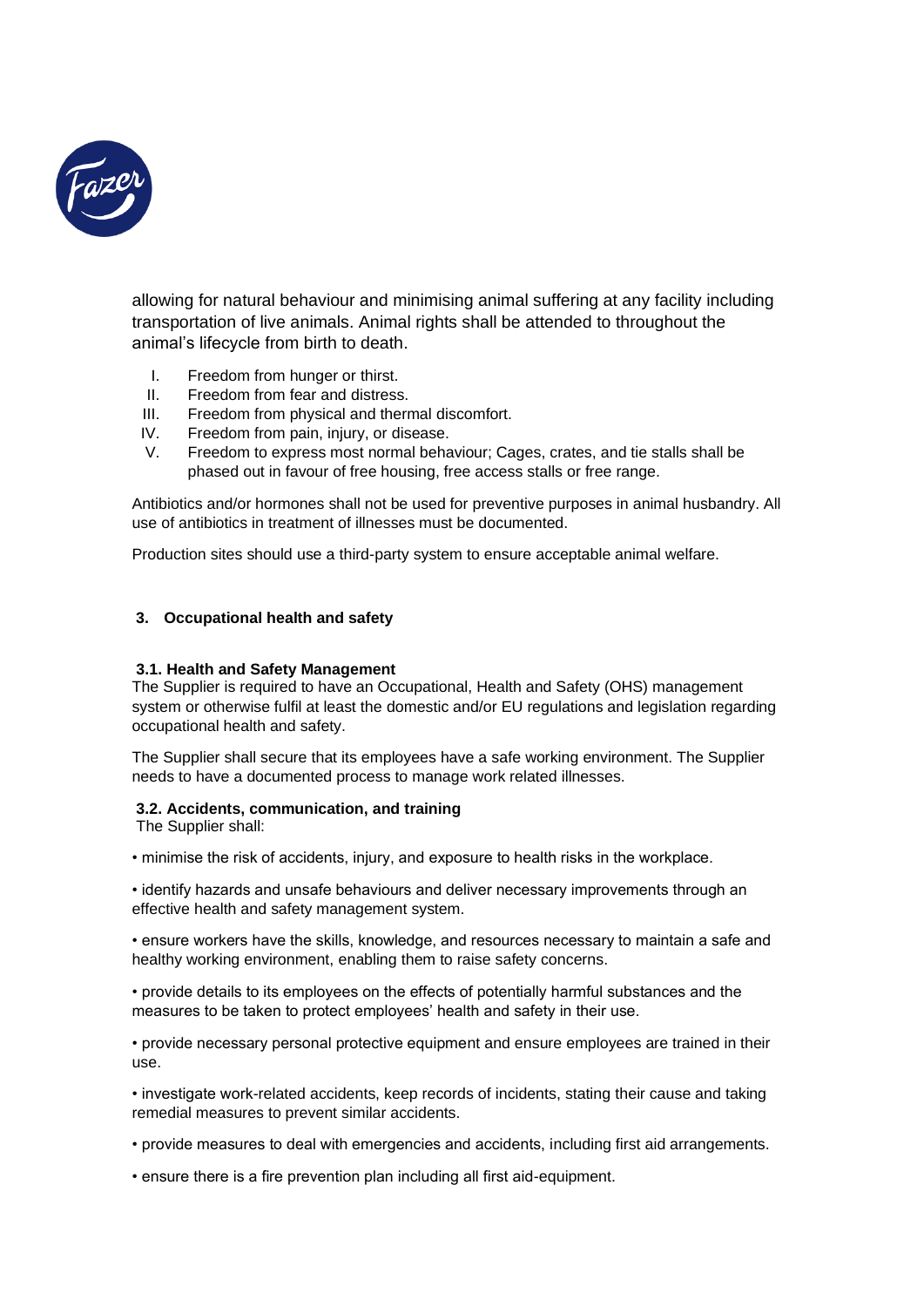

• provide necessary accident insurances for employees according to local rules and regulations.

• allow workers to remove themselves from potentially unsafe or unhealthy work situations, not subjecting them to adverse consequences as a result and not requiring them to return to work if the condition(s) continues.

## <span id="page-6-0"></span>**4. Business ethics**

## <span id="page-6-1"></span>**4.1. Anti-bribery**

The Supplier shall comply with all applicable laws, statutes, regulations, and codes relating to anti-bribery and anti-corruption and the Supplier shall have and maintain in place its own policies and procedures to ensure compliance with said laws and regulations.

The Supplier shall ensure that its employees or third parties acting on its behalf do not offer, promise, give, or accept any bribes, or make or accept improper payments or anything of value to secure any improper advantage or otherwise improperly influence the outcome of its business dealings.

## <span id="page-6-2"></span>**4.2. Gifts and entertainment**

The Supplier shall refrain from offering lavish gifts and extravagant entertainment or hospitality to any employees of Fazer to influence their business decisions. The Supplier shall ensure that all gifts and entertainment offered to Fazer employees are transparent and have a justifiable business rationale.

## <span id="page-6-3"></span>**4.3. Fair competition**

The Supplier shall compete fairly and in compliance with all applicable competition and antitrust laws and regulations.

## <span id="page-6-4"></span>**4.4. Protection of intellectual property rights and confidential information**

The Supplier respects its role as the custodian of Fazer's information and respects the confidential nature of business information. Intellectual property rights shall be respected and dealt with in a manner that does not endanger the rights of Fazer or its customers or other business partners.

## <span id="page-6-5"></span>**4.5. Conflicts of interest**

The Supplier is expected to avoid situations which conflict or could be perceived as conflicting business interests. The Supplier shall not utilize its position or information received from Fazer to gain unfair or personal benefit.

## <span id="page-6-6"></span>**4.6 Economic Sanctions**

The Supplier shall comply with economic sanctions imposed by the United Nations, the European Union, the United States, and any country with jurisdiction over the Supplier.

Any Supplier incorporated in the Russian Federation shall also comply with all applicable sanctions' regulations of the Russian Federation.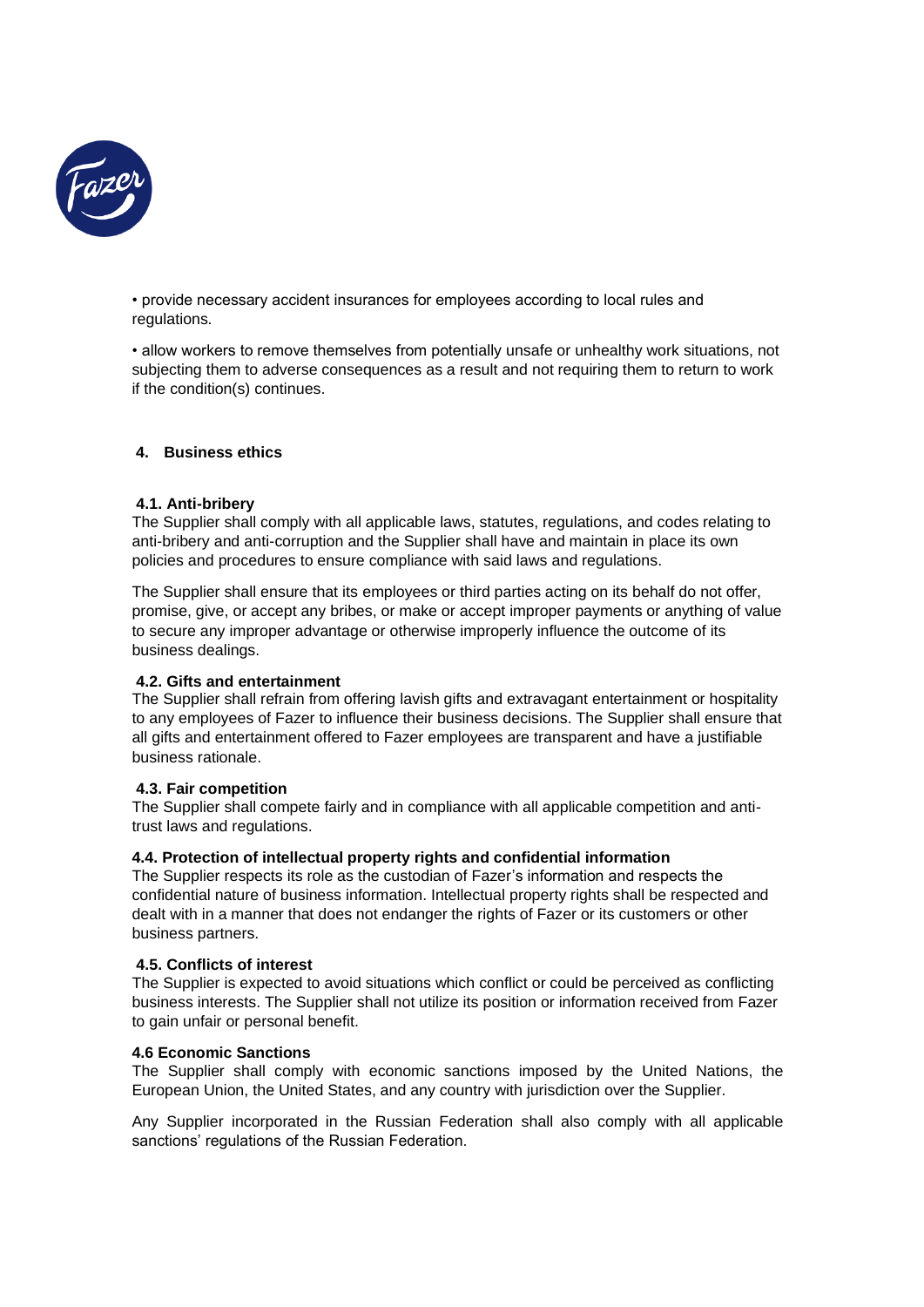

The Supplier shall not supply to Fazer any goods that have been sourced from parties that are subject to sanctions imposed by the United Nations, the European Union, the United States, or any other country with jurisdiction over the Supplier.

## <span id="page-7-0"></span>**5. Monitoring and documentation**

## <span id="page-7-1"></span>**5.1. Documentation and general management**

The Supplier shall ensure and monitor that the requirements in this Code can be met.

The Supplier is expected to maintain transparent and reliable documentation and records at all time.

#### <span id="page-7-2"></span>**5.2. Follow-up and audits**

Fazer will follow up the risks and compliance of the Code among its Suppliers.

Fazer, or a third party appointed by the Fazer, shall have the right to perform audit on the Supplier's premises by notifying the Supplier not later than 14 days in advance. Audits include (without limitation) Supplier's facilities, management system, instructions and documents related to the Suppliers' performance towards Fazer under this Code. In case of suspicion of severe violation of the Code by the Supplier or its sub-suppliers. Fazer reserves the right to audit the Supplier unannounced. The Supplier shall at its own expense assist in the audit and provide Fazer with the required documentation.

Fazer performs a pre-audit of the Supplier through a digital system questionnaire and Supplier shall respond to the questionnaire before the audit.

The Supplier shall conduct internal audits periodically and the audits need to be documented to show the transparency and reliability of the Supplier's activities.

#### <span id="page-7-3"></span>**5.3. Grievance mechanisms**

The Supplier shall investigate, address, and respond to concerns of employees about compliance of the Supplier's policies and/or the requirements of this Code.

The Supplier shall establish or participate in effective operational-level grievance mechanisms for individuals and communities who may be adversely impacted. Such a grievance mechanism aims at ensuring the rights to effective remedy of employees at the workplace, or other affected individuals of the local community.

#### <span id="page-7-4"></span>**5.4. Violation of the Code**

In the event of violation of this Code, the Supplier must present a corrective action plan approved by Fazer, which must be implemented and documented within a specific period.

Fazer has established a grievance mechanism for its employees and external parties for reporting suspicions on unethical business conduct, potential and actual adverse human rights impact via Fazer's whistleblowing service, where employees and external parties are encouraged to report their concerns. Reports can be submitted anonymously and without reprisal or retaliatory actions were provided in good faith.